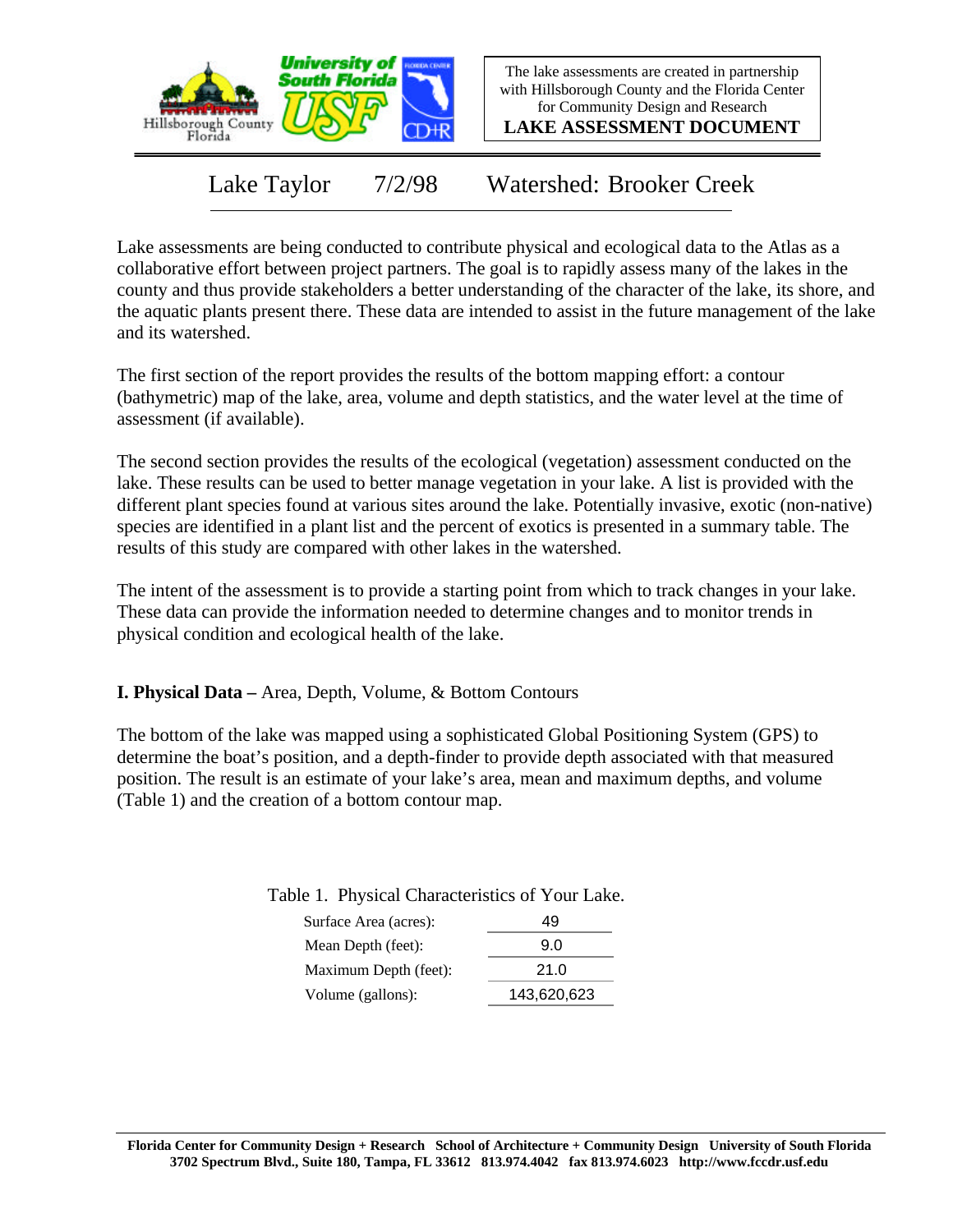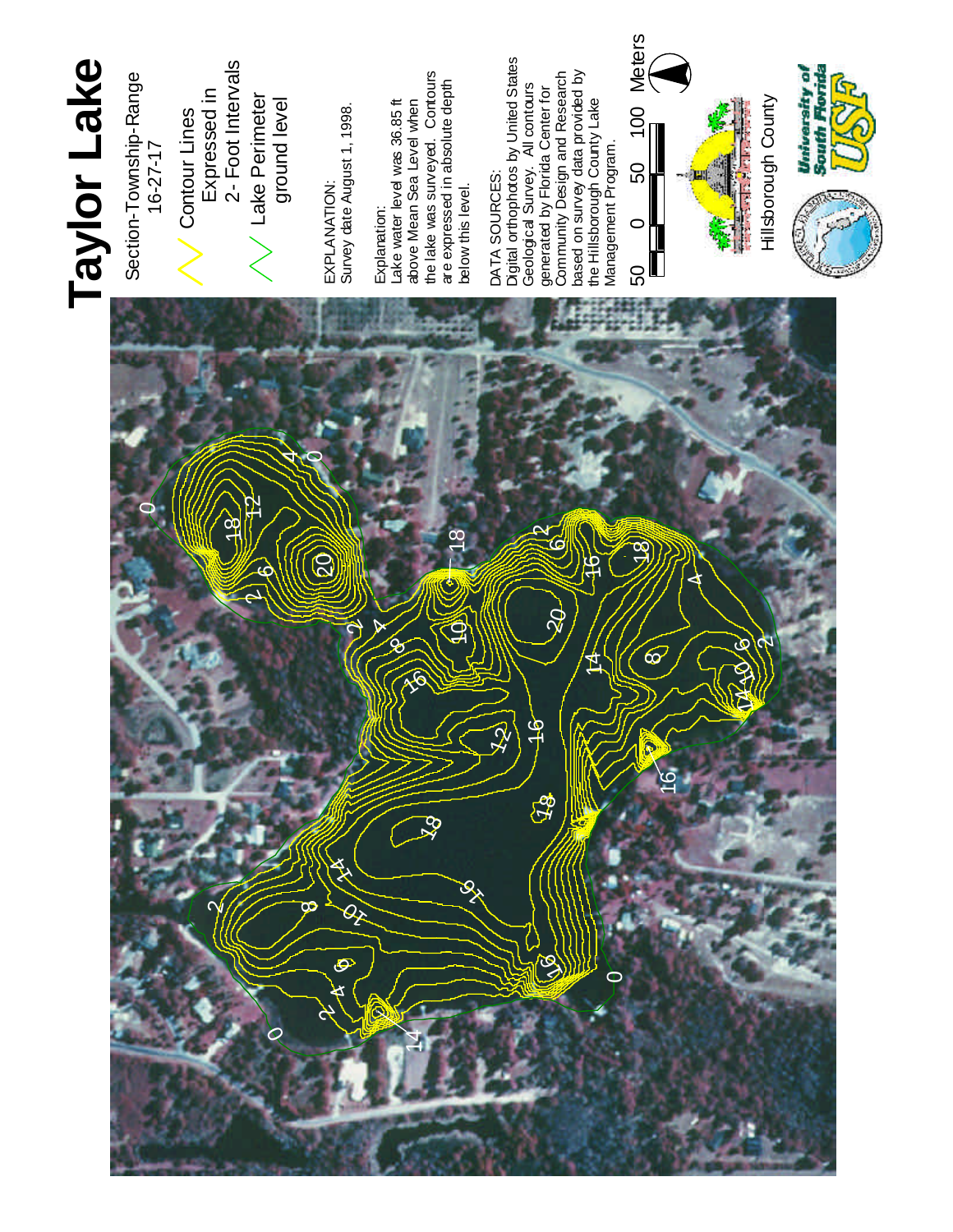

**LAKE ASSESSMENT DOCUMENT**

Lake Taylor 7/2/98 Watershed: Brooker Creek

## **II. Ecological Data**

Aquatic Plant Survey

Approximately equispaced sites are haphazardly mapped around the lake and the aquatic plants at each site are surveyed. The total number of species from all sites is used to approximate the total diversity of aquatic plants and the percent of invasive-exotic plants on the lake and in the watershed (Table 2). Many of these plants are considered ecologically harmful, as they tend to out-compete native species. Such "nuisance" plants can also make boating and other recreational activities difficult or impossible. The common and scientific names of plant species found on your lake are listed in Table 3.

> Table 2. Comparison of species diversity between your lake and other assessed lakes located within your watershed.

|                        |      | Lake Taylor Brooker Creek<br>(Average) |  |
|------------------------|------|----------------------------------------|--|
| Number of Taxa:        | 34   | 32                                     |  |
| Percent Exotic Plants: | 2.1% | 14%                                    |  |

Table 3. Botanical and common names of the most commonly found plants on your lake. Percent frequency (of occurence), habit (location where found), status (native or exotic), and EPPC status are provided.

| Common Name                               | are provided.<br><b>Plant Species</b> | Frequency | Habit     | <b>Status</b> | <b>EPPC</b> |
|-------------------------------------------|---------------------------------------|-----------|-----------|---------------|-------------|
| Stream Bog Moss                           | Mayaka fluviatilis                    | 100%      | Submersed | Native        | <b>NL</b>   |
| <b>Pickerel Weed</b>                      | Pontederia cordata                    | 100%      | Emergent  | Native        | NL          |
| <b>Alligator Weed</b>                     | Alternanthera philoxeroides           | 80%       | Emergent  | Exotic        | Ш           |
| Maidencane                                | Panicum hemitomon                     | 80%       | Emergent  | Native        | NL          |
| Water Primroses, Primrosewillow           | Ludwigia spp.                         | 70%       | Emergent  | Unknown       | <b>NL</b>   |
| Torpedo Grass                             | Panicum repens                        | 70%       | Emergent  | Exotic        |             |
| Swamp Fern                                | Blechnum serrulatum                   | 60%       | Emergent  | Native        | NL          |
| Common Buttonbush                         | Cephalanthus occidentalis             | 60%       | Emergent  | Native        | NL.         |
| Baldwin's Spikerush, Roadgrass            | Eleocharis baldwinii                  | 60%       | Submersed | <b>Native</b> | NL          |
| Manyflower Marshpennywort, Water Penny    | Hydrocotyl umbellata                  | 60%       | Emergent  | Native        | NL.         |
| Cypress                                   | Taxodium spp.                         | 60%       | Emergent  | Native        | NL.         |
| <b>Climbing Hempvine</b>                  | Mikania scandens                      | 50%       | Emergent  | Native        | NL          |
| Wax Myrtle                                | Myrica cerifera                       | 50%       | Emergent  | Native        | NL.         |
| American White Water Lily, Fragrant Water | Nymphaea odorata                      | 50%       | Floating  | Native        | NL.         |
| Southern Red Maple                        | Acer rubrum var. trilobum             | 40%       | Emergent  | Native        | NL          |
| Punk Tree, Melaleuca                      | Melaleuca quinquenervia               | 40%       | Emergent  | Exotic        |             |

Florida Center for Community Design + Research School of Architecture + Community Design University of South Florida 3702 Spectrum Blvd., Suite 180, Tampa, FL 33612 813.974.4042 fax 813.974.6023 http://www.fccdr.usf.edu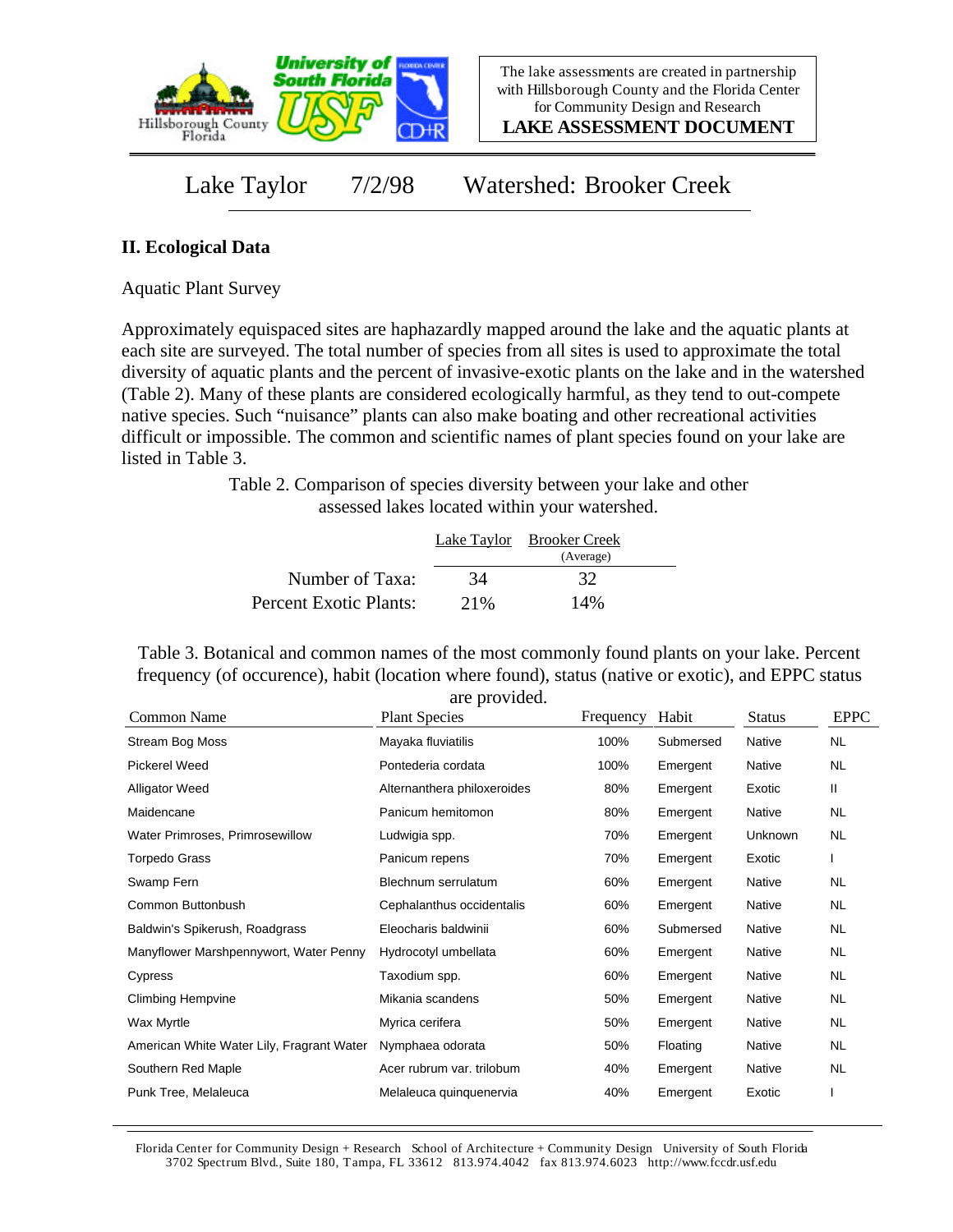## Lake Taylor 7/2/98 Watershed: Brooker Creek

| Salix spp.                   | 40% | Emergent  | Native        | <b>NL</b> |
|------------------------------|-----|-----------|---------------|-----------|
| Hydrilla verticillata        | 30% | Submersed | Exotic        |           |
| Nuphar lutea var. advena     | 30% | Floating  | Native        | NL        |
| Sagittaria lancifolia        | 30% | Emergent  | Native        | NL        |
| Vallisneria americana        | 20% | Submersed | Native        | NL        |
| Woodwardia spp.              | 20% | Emergent  | <b>Native</b> | NL        |
| Algae, Filamentous           | 10% | Floating  | <b>Native</b> | <b>NL</b> |
| Centella asiatica            | 10% | Emergent  | <b>Native</b> | <b>NL</b> |
| Commelina spp.               | 10% | Emergent  | Exotic        | <b>NL</b> |
| Fuirena spp.                 | 10% | Emergent  | <b>Native</b> | <b>NL</b> |
| Gordonia lasianthus          | 10% | Emergent  | <b>Native</b> | <b>NL</b> |
| llex cassine                 | 10% | Emergent  | Native        | <b>NL</b> |
| Osmunda regalis              | 10% | Emergent  | Native        | <b>NL</b> |
| Peltandra virginica          | 10% | Emergent  | <b>Native</b> | NL        |
| Sapium sebiferum             | 10% | Emergent  | Exotic        |           |
| Scirpus cubensis             | 10% | Emergent  | <b>Native</b> | <b>NL</b> |
| Toxicodendron radicans       | 10% | Emergent  | Native        | <b>NL</b> |
| Urochloa (Brachiaria) mutica | 10% | Emergent  | Exotic        |           |
|                              |     |           |               |           |

Florida Center for Community Design + Research School of Architecture + Community Design University of South Florida 3702 Spectrum Blvd., Suite 180, Tampa, FL 33612 813.974.4042 fax 813.974.6023 http://www.fccdr.usf.edu